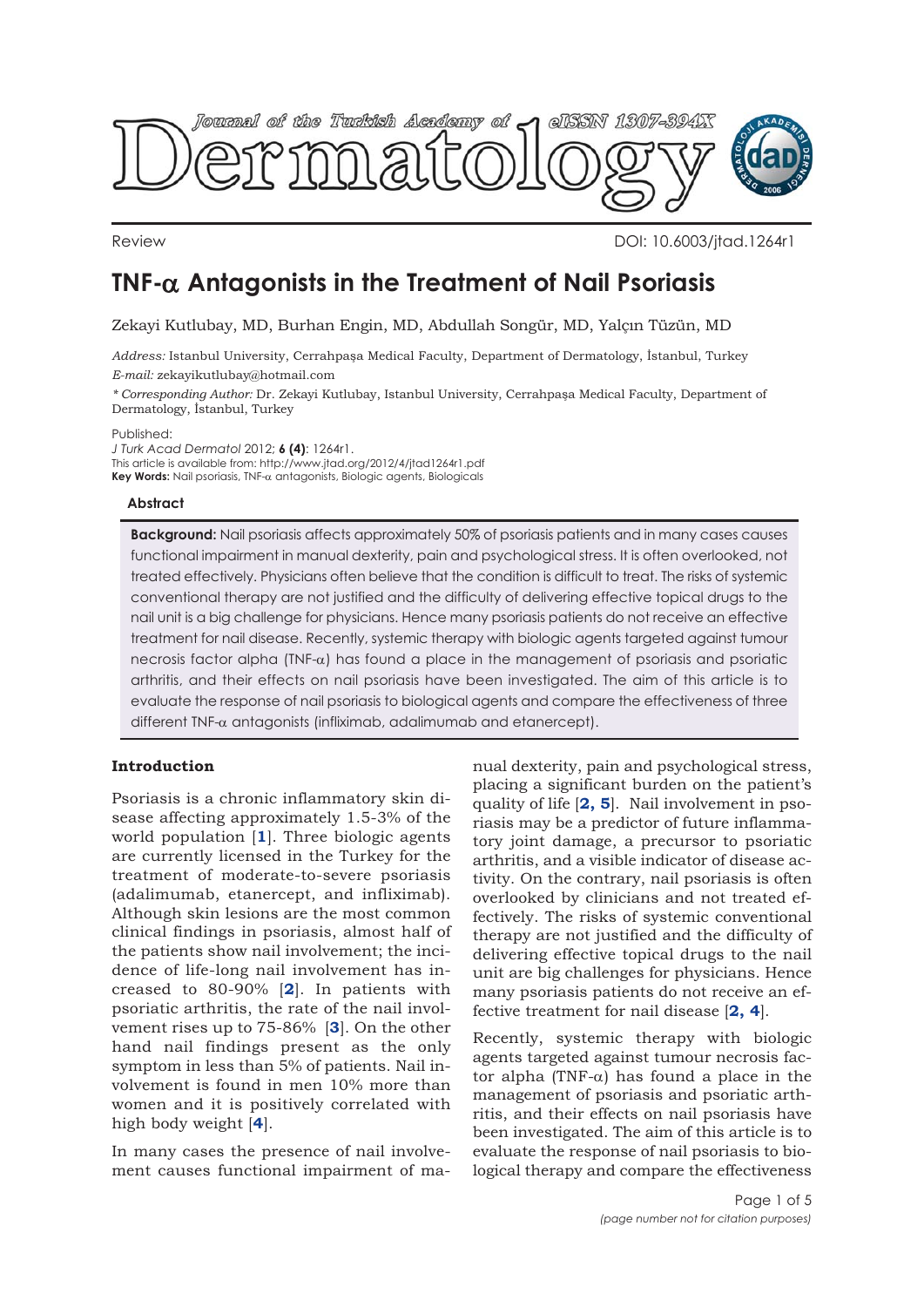of three different TNF- $\alpha$  antagonists (infliximab, adalimumab and etanercept).

## **Infliximab**

Infliximab is an intravenously administered, chimeric (rodent-human) IgG1 anti-TNF-α antibody. It binds with a high affinity and specificity to TNF- $\alpha$  and neutralizes its biological activity. Infusions of 5mg/kg are performed at weeks 0, 2 and 6 initially. And then maintenance therapy is usually performed every 8 weeks. Infliximab was approved by the U.S. Food and Drug Administration (FDA) for the treatment of psoriasis, *Crohn*'s disease, ankylosing spondylitis, psoriatic arthritis, rheumatoid arthritis, and ulcerative colitis. Infliximab won its initial approval by the FDA for the treatment of Crohn's disease in August 1998. According to product labeling, infliximab neutralizes the biological activity of TNF- $\alpha$  by binding with high affinity to the soluble and transmembrane forms of TNF-α, and inhibits or prevents the effective binding of TNF-α with its receptors. Additionally, infliximab has the capability of lysing cells involved in the inflammatory process [**[6](#page-4-0)**].

Although it is shown that all the biological agents have various effects on treating nail psoriasis, the most comprehensive and robust data are available for infliximab [**[2](#page-4-0)**]. To evaluate the long term efficacy and safety of infliximab in moderate- severe plaque psoriasis, phase III multicentered double-blind randomized controlled study (EXPRESS) was performed involving 378 patients randomly assigned in a 4:1 ratio to receive infliximab 5 mg/kg at weeks 0, 2, 6 and every 8 weeks through to week 46 (n=301), or placebo at weeks 0, 2, 6, 14 and 22, then crossing over to infliximab at weeks 24, 26, 30, 38 and 46 (n=77). Nail psoriasis was present in 240 patients of the infliximab group and in 65 of the placebo group. Mean percentage improvements in nail psoriasis severity index (NAPSI) score at weeks 10 and 24 were 26.8 and 57.2%, respectively in the infliximab group versus -7.7% and -4.1%, respectively, in the placebo group. Infliximab resulted in complete clearing of nail psoriasis 6.9% of patients within 10 weeks, rising to 26.4% after 24 weeks, and 44.7% after 50 weeks. In placebo recipients, nail clearence was observed in 1.7% and 5.1% of patients at weeks 10 and 24, but this increased to 34.5%

at week 38 and to 48.2% at week 50 after the patients had switched to infliximab. In this study it is shown that infliximab has a rapid onset and long lasting effect with complete clearance in almost half of treated patients [**[4,](#page-4-0) [7, 8](#page-4-0)**].

There are also small similar studies support the efficacy of infliximab in the literature . Infliximab was shown to be effective at a study, published by *Rigopoulus* et al., in 18 psoriasis patients with nail involvement in 2008. The response to treatment was assessed at baseline and at weeks 14, 22, 30, 38 using NAPSI and Life Quality Index before and after the treatment. Significant improvement was seen in most patients after the third infusion as shown by the reduction of mean NAPSI from 55.8 at baseline to 29.8 at week 14. After six infusions, at the 38 weeks, almost complete resolution had observed in nail involvement and the mean NAPSI score was found 3.3.

Significant improvement was found in patients' quality of life with reduction of the score of the international quality of life questionnaire from 66.3 at baseline to19.1 at week 38 (In life quality index scale 0 representing the best, and 100 representing the worst quality of life). Amelioration of both matrix and nail bed psoriatic signs in the patients treated with infliximab suggests its wide therapeutic potential. Although there are no comparative studies, infliximab may be safer and more effective than traditional systemic therapies, based on outcomes from studies with retinoids, cyclosporin, methotrexate and PUVA. No adverse event was observed during the treatment [**[9](#page-4-0)**].

*Fabroni* et al. evaluated the efficacy of infliximab retrospectively in 48 patients with moderate- severe plaque psoriasis and psoriatic arthritis accompanied by nail involvement. The NAPSI scores of patients at weeks 0, 14, 22, 38 and percentage of patients achieving NAPSI -50,-75,-90 at 14, 22 and 38 weeks were calculated. In most cases a rapid nail improvement was observed after 22 weeks of infliximab therapy, but a complete nail clearing was reached in only five (10.4%) patients. Moreover, of 48 patients treated with infliximab, NAPSI-50 was not achieved in only one patient after 38 weeks after starting the treatment, demonstrating a low frequency of non-responders to infliximab. There are some limitations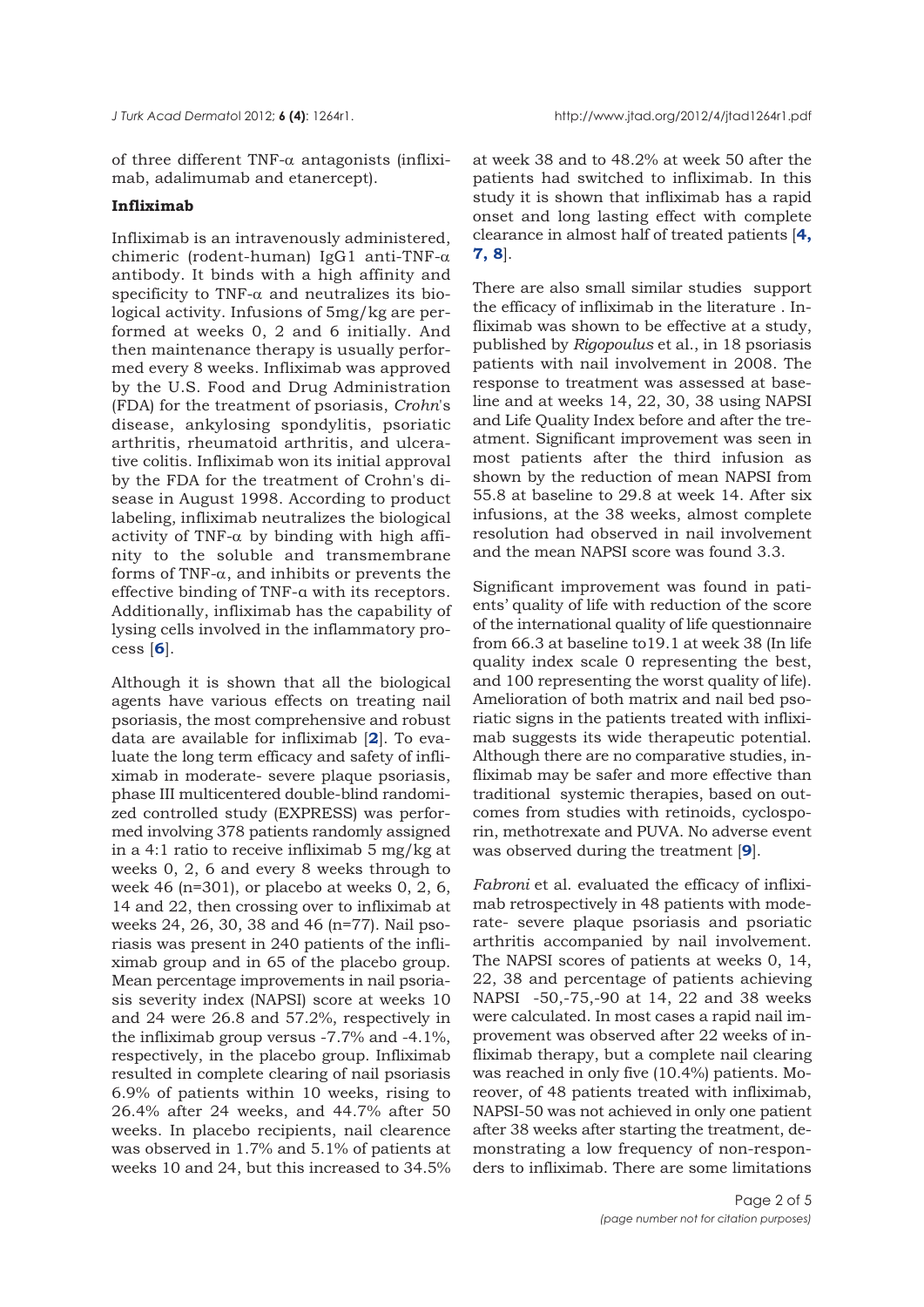in this study. They do not have data of follow up longer than 38 weeks to assess long-term efficacy of this treatment in nail psoriasis [**[10](#page-4-0)**].

#### **Adalimumab**

TNF- $\alpha$  inactivation has proven to be important in downregulating the inflammatory reactions associated with autoimmune diseases. As of 2008 adalimumab has been approved by the FDA for the treatment of rheumatoid arthritis, psoriatic arthritis, ankylosing spondylitis, g's disease, moderate to severe chronic psoriasis, and juvenile idiopathic arthritis. Adalimumab is a recombinant, human, IgG1 monoclonal antibody specific for tumor necrosis factor. Adalimumab is a fully human anti-TNF- $\alpha$  antibody that is self injected subcutaneously at a dosage of 40 mg every 2 weeks for psoriasis and psoriatic arthritis. In the multinational, open-label Safety and Efficacy Study of Adalimumab in Patients with Active Psoriatic Arthritis (STEREO) in 442 patients, 259 of whom had nail involvement, mean NAPSI scores improved with adalimumab treatment from 20.6 at baseline to 11.5 at week 12 and 7.3 at week 20. In the mean NAPSI score, approximately 45% decrease was detected at the end of the 12th week and 65% decrease was detected at the end of the 20th week. The improvements in NAPSI score were independent of other skin change assessment measures, and occured regardless of joint response status [**[11](#page-4-0)**].

*Rigopoulos* et al. found a striking amelioration at the end of the treatment in a total of 21 patients with nail involvement, seven of which had serious plaque psoriasis and fourteen of them having psoriatic arthritis, in a study assessing the efficacy of adalimumab in nail psoriasis. Treatment response was evaluated via NAPSI scores at the beginning of the treatment and at the end of  $12<sup>th</sup>$  and  $24<sup>th</sup>$  week. Improvement was evident as early as week 12 for both fingernails and toenails. Significant improvement was recorded after the eight injection. The value of NAPSI score in fingernails was reduced from 10.57 to 1.57 in patients with plaque psoriasis and from 23.86 to 3.23 in patients with psoriatic arthritis. The absence of a control group was one of the restrictive aspects of the study [**[12](#page-4-0)**].

There are also few case reports mentioning the efficacy of adalimumab in nail psoriasis. *Irla* and *Yawalkar* revealed a significant improvement in two cases with nail psoriasis, unresponsive to topical and traditional systemic treatments. The first case was 36-yearold male with severe plaque psoriasis and psoriatic nail dystrophy in all finger and toe nails. Complete resolution of the lesions on his finger nails was seen within 3-4 months of treatment and marked improvement in his toe nails after 7 months of therapy. Adalimumab was discontinued after 7 months, because the patient did not want continue. His cutaneous and nail psoriasis relapsed within 4 months after the treatment had been stopped. A retreatment with adalimumab induced reimprovement and complete remission of the lesions on his finger nails together with a marked improvement in his toe nails was found after 5 months. The second patient with severe nail psorisis was a 46-year-old male patient with a history of plaque psoriasis and psoriatic arthritis. The patient, unresponsive to topical and systemic treatments was started adalimumab therapy with a loading dose of 80 mg followed by a dose of 40 mg administered subcutaneously once in two weeks. Complete resolution of his nail involvement was observed after 8 months of treatment. Afterward, the patient want to stop the treatment and has remained clear of disease especially finger nails for 8 months after stopping the therapy [**[13](#page-4-0)**].

## **Etanercept**

Etanercept is a recombinant human TNF receptor fusion protein that binds to TNF-α with greater affinity than its natural receptors. The bound TNF-α is biologically inactive. After the initialization dose of 50 mg twice a week for 12 weeks, it is usually applied 50 mg once a week or 25 mg twice a week subcutaneously as the maintenance therapy [**[14](#page-4-0)**].

In the CRYSTEL study, including 546 patients with moderate-severe plaque psoriasis with nail involvement, the patients were treated continuously or intermittently for 54 weeks in order to evaluate the effectiveness of etanercept on nail psoriasis. Patients were divided randomly to receive continuous etanercept therapy administered as 25 mg sc twice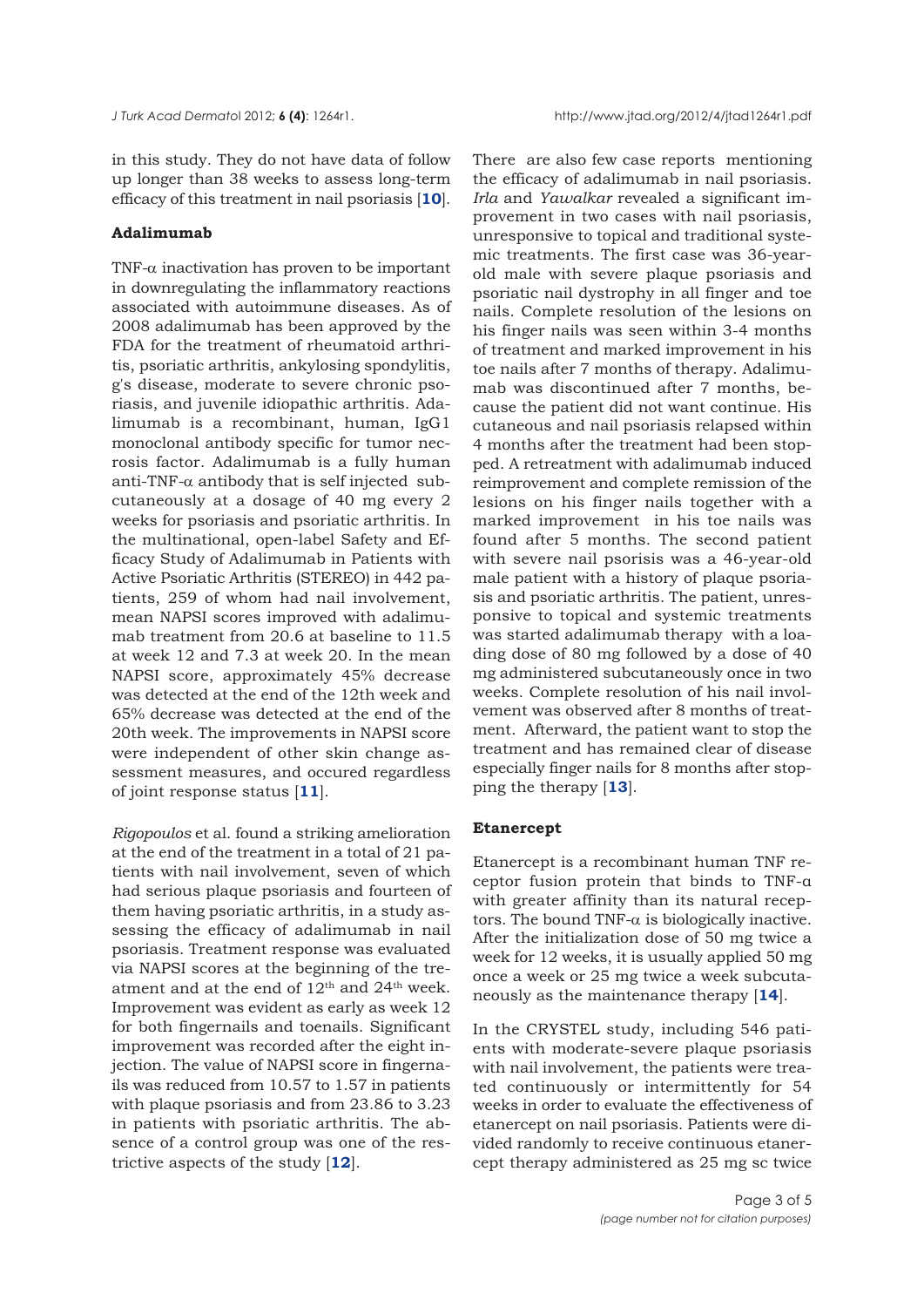weekly throughout the 54 week study or paused etanercept therapy initiated at a dose of 50 mg sc twice weekly and continued for a maximum of 12 weeks until the target response was achieved. If the patients experienced a relapse, the treatment was continued subcutaneously twice a week at a dose of 25 mg until response to treatment was achieved. Then, the treatment was again discontinued. The same treatment scheme was applied on relapses during treatment. Nail psoriasis was assessed using NAPSI at baseline and at12, 24, 36, 54. weeks or at the time of discontinuation. The NAPSI scores of all the patients decreased by an average of 28.9% at the end of 12. week and 51% at 54. week. Nail lesions totally disappeared in 30% of patients at the end of 54th week [**[8, 15](#page-4-0)**].

A randomized double-blind placebo controlled study by *Pariser* et al. including 34 children and adolescent with severe plaque psoriasis and nail involvement receiving continuous etanercept (n=12) or placebo (n=22) showed 36% decrease in NAPSI score at week 12 with etanercept compared with 0.1% for those receiving placebo. Thereafter, etanercept treatment was given to all groups for the next 24 weeks. The mean percentage reduction in NAPSI score from baseline was 47% for patients taking etanercept for 36 weeks and 67% for patients initially taking placebo followed by 24 weeks of etanercept treatment [**[8](#page-4-0)**].

In a double-blind, placebo-controlled study in patients with moderate to severe plaque psoriasis with nail psoriasis received etanercept 50mg BIW or placebo BIW subcutaneously in a blinded fashion for 3 months. A total of 58 patients (31 in the etanercept group and 27 in the placebo group) had photographs available for scoring at both baseline and month 3. At baseline, the mean photo derived NAPSI score was 49.2 in the etanercept group and 50.7 in the placebo group. There was clinically meaningful mean improvement in the NAPSI score of 8.6 at 3 months in the etanercept group, as compared with a worsening NAPSI score of - 3.0 in the placebo group [**[6, 16](#page-4-0)**].

In another retrospective study 66 patients with psoriasis treated with etanercept intermittently and followed up for nearly 3.5 years. Etanercept was effective during all treatment cycles but statistically significant improvement was observed at the first two cycles [**[17](#page-4-0)**].

There are similiar case reports showing the rapid clinical improvement and marked amelioration on etanercept treatment in patients unresponsive to traditional systemic treatments and severe nail involvement [**[18, 19](#page-4-0)**].

In literature there are few compereative studies about these three biological agents.

*Seraceno* et al. assessed the efficacy of biological agents in nail psoriasis in a prospective study allocated TNF inhibitor treatment for psoriasis or psoriatic arthritis with severe nail involvement (NAPSI > 14) to consecutive patients: 14 patients received adalimumab, 14 received etanercept and 14 received infliximab. Response to the treatment evaluated by NAPSI scores at 0, 2, 6, 14, 16, 22. weeks. At week 6, there was a 28% reduction in NAPSI score in the adalimumab-treated group, 56% in the etanercept-treated group and 63% in the infliximab-treated group. Infliximab was the only agent to achieve a significant reduction in NAPSI score at week 6. There was no significant decrease detected in NAPSI score in the etanercept and adalimumab groups until 22th week. At week 22, the NAPSI score reductions 64%, 65%, 89% for etanercept, adalimumab and infliximab respectively. These datas show that infliximab is the most effective and it has a more rapid onset of action than either adalimumab or etanercept [**[8,](#page-4-0) [20](#page-4-0)**]. In another study the reduction in NAPSI score was found to be significantly higher in 12th and 24th weeks of treatment with infliximab and adalimumab, while this difference was no longer present in the 48th week of treatment [**[21](#page-4-0)**].

According to the evaluation of 11 physicians specialised in the psoriasis field, all participants share the same idea that infliximab has the most robust activity in the treatment of skin and nail psoriasis in comparison to other biological agents. The second best treatment agent was thought to be adalimumab. 6 of the participants chose adalimumab, 3 of them chose etanercept and 2 of them chose ustekinumab as the second line treatment agent [**[2](#page-4-0)**].